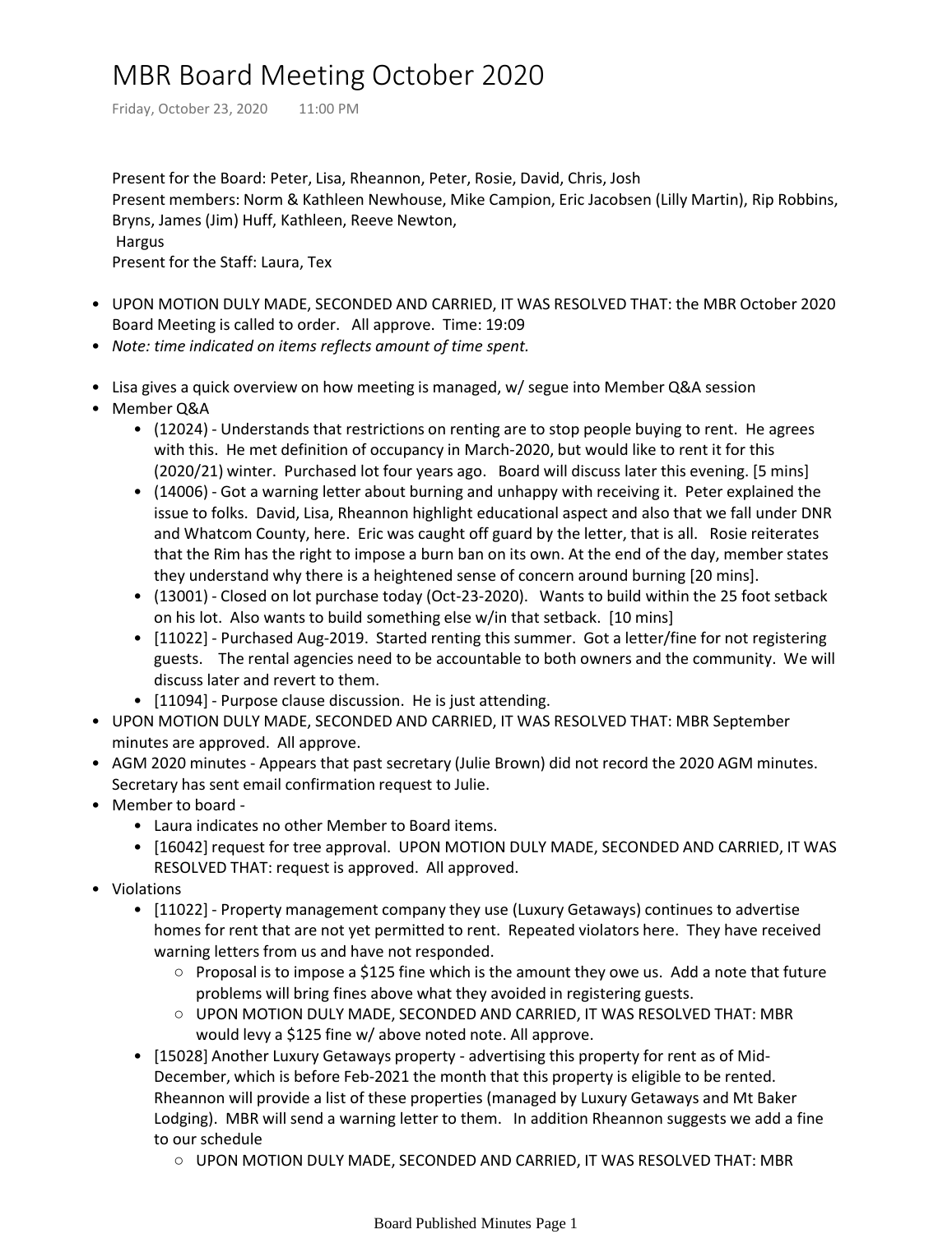would send a warning to [15028]. All approve.

- Property management companies that violate MBR rules.
- Two companies continue to be a problem, here: Mount Baker Lodging and Luxury Getaways.
- Lisa proposes we send a warning letter to the property management companies, indicating that the Rim is going to take action against property management companies that routinely violate our rules while working for members. Idea is to re-codify this so property management companies are put on warning.
- We should examine existing language (Bylaws and Violations) to clarify that folks need to be in their homes (occupancy) for 12 months before those homes can be rented out.
- Misuse of tennis courts
	- Proposed addition to fine schedule: \$50 / \$100 / \$200 / \$max
	- UPON MOTION DULY MADE, SECONDED AND CARRIED, IT WAS RESOLVED THAT: MBR fine schedule would be updated to reflect misuse of tennis courts. All approve.

 $\circ$ 

- Intrusive or unsafe drone use
	- Proposed addition to fine schedule. Washington state / cease and desist warning / fine \$100 / \$200 / \$400 / \$Max
	- UPON MOTION DULY MADE, SECONDED AND CARRIED, IT WAS RESOLVED THAT: MBR fine schedule would be updated to reflect intrusive or unsafe drone use. All approve.
- Unattended fires or unsafe burning.
	- Fire must be managed by an adult (>=18YO); fire must be fully extinguished before ceasing monitoring of fire; fully charge hose required; no stump burning allowed due to danger of underground fires due to burning root systems. Whatcom county guidelines (and permit requirements) must be followed.
	- To reflect the seriousness of this issue, fine to go directly to Max fine
	- UPON MOTION DULY MADE, SECONDED AND CARRIED, IT WAS RESOLVED THAT: MBR fine schedule would be updated as above to reflect unattended or unsafe burning. All approve.
	- ○
- [16020]
	- Appears that April 17 July 31 is the window during which we are prohibited from fining members for violations due to Inslee exec order.
	- Therefore, we will fine only those we can fine.
	- Member indicated they would attend multiple board meetings to discuss, but was a noshow at all.
	- UPON MOTION DULY MADE, SECONDED AND CARRIED, IT WAS RESOLVED THAT:
		- Fine applied under existing fine schedule with strongly worded message.
		- Interest would now be applied to account at 1% per month (12+% annually).
		- Fines not paid in full, according to our requirements, would result in 16020 having only a single gate card for access; all others would be turned off.
	- All approve.
- Discussion with Ripp Robbins
	- Ripp would like to join the board as G&M director.
	- UPON MOTION DULY MADE, SECONDED AND CARRIED, IT WAS RESOLVED THAT: Ripp Robbins would join the MBR board and would take on the G&M Director position. All approve.
- Changes to board & director positions:
	- UPON MOTION DULY MADE, SECONDED AND CARRIED, IT WAS RESOLVED THAT: Sheri Hargus would join the MBR board and would take on the Member Relations Director position. All approve.
	- Rosie to assume Dir of Insurance and Legal.
	- UPON MOTION DULY MADE, SECONDED AND CARRIED, IT WAS RESOLVED THAT: Sheri will move to member relations and Rosie will move to legal and insurance. All approve.
- 20:18 Board goes into exec session.
- UPON MOTION DULY MADE, SECONDED AND CARRIED, IT WAS RESOLVED THAT: the meeting would be •